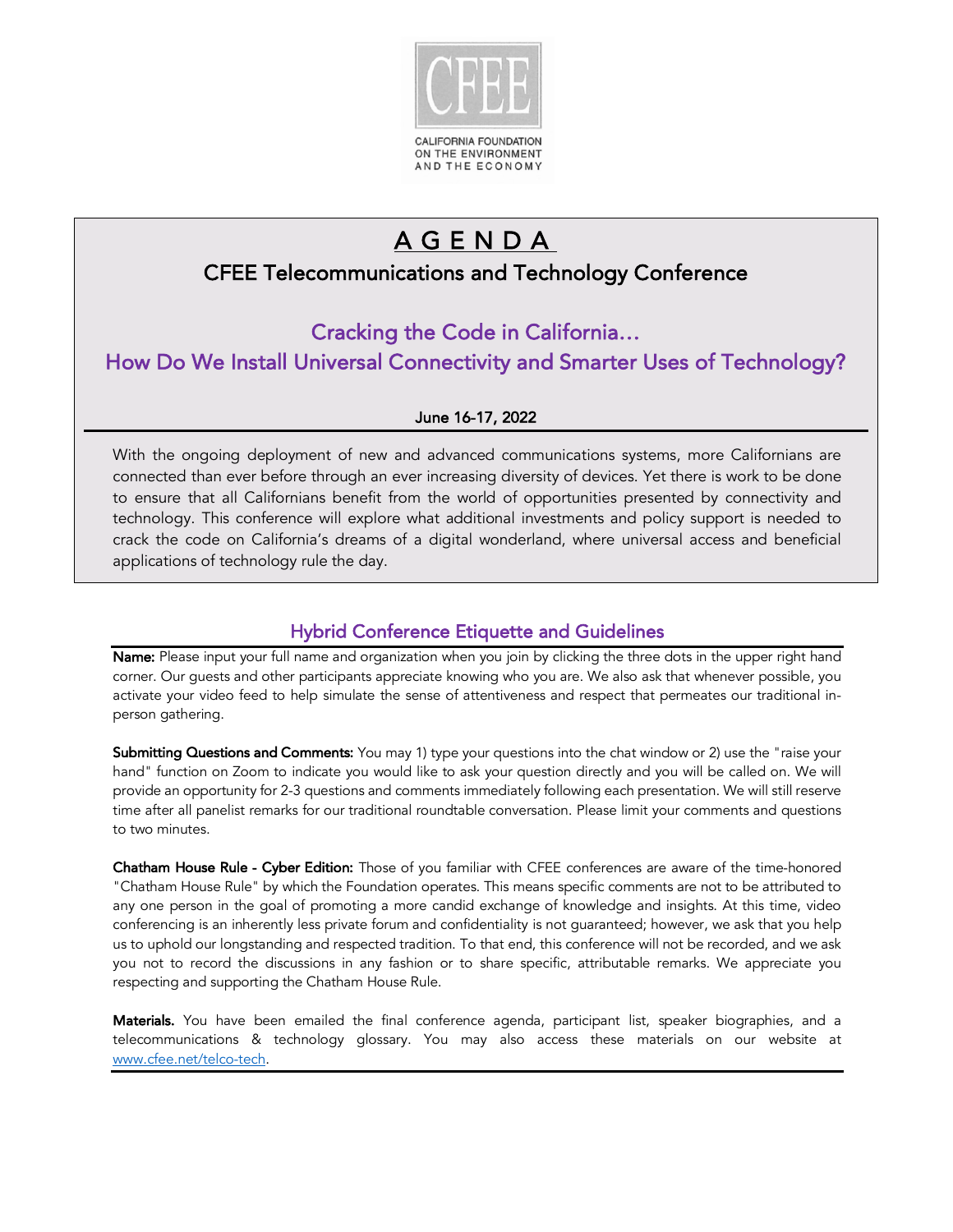# THURSDAY, JUNE 16

## Lakeside Ballroom

| $11:30 - 12:45$ pm       | Arrival/Check-In and Lunch - Lower Cottage Green           |
|--------------------------|------------------------------------------------------------|
| $12:45 - 1:00 \text{pm}$ | Welcome – Conference Overview and Roundtable Introductions |
|                          | Preview of conference topics, speakers, and goals          |

#### *Jay Hansen*, President & CEO, CFEE

| $1:00 - 2:20$ pm | Session 1<br>Behind the Digital Curtain - What Goes Into Constructing and Operating Our<br><b>Modern Communications Network?</b>                                                                                                                                                                                                                                                                                                                                                                                                                                                                                                                                                                                                                             |
|------------------|--------------------------------------------------------------------------------------------------------------------------------------------------------------------------------------------------------------------------------------------------------------------------------------------------------------------------------------------------------------------------------------------------------------------------------------------------------------------------------------------------------------------------------------------------------------------------------------------------------------------------------------------------------------------------------------------------------------------------------------------------------------|
|                  | Though woven into the fabric of our every day life, the telecommunication<br>networks that animate our Digital Era remain a mystery for many. This opening<br>panel will peek behind the curtain to reveal how our communications<br>infrastructure works, how it gets built, and what it will take to continue investing<br>in and improving this remarkable techno-ecosystem.                                                                                                                                                                                                                                                                                                                                                                              |
|                  | What's the difference between fixed and wireless broadband? 5G and 10G?<br>$\bullet$<br>What network speeds and capabilities are needed for households to<br>$\bullet$<br>conduct routine online activities? What CPUC requirements are currently<br>mandated?<br>How long does it take for new facilities to be permitted?<br>$\bullet$<br>What are the costs for different types of telecom infrastructure?<br>$\bullet$<br>How long does it take from project planning to operation?<br>$\bullet$<br>As California works to make its energy infrastructure more resilient to<br>$\bullet$<br>wildfires, how does this affect telecomm facilities? What opportunities do<br>disaster recovery present for increasing service availability and reliability? |
|                  | Daniel Davis, CEO and Co-Founder, Arcadian Infracom (5-10 min)                                                                                                                                                                                                                                                                                                                                                                                                                                                                                                                                                                                                                                                                                               |
|                  | Alissa Cooper, Vice President & Chief Technology Officer for Technology<br>Policy, Cisco Systems (5-10 min)                                                                                                                                                                                                                                                                                                                                                                                                                                                                                                                                                                                                                                                  |
|                  | Jeff Votaw, Vice President of Engineering, Comcast (5-10 min)                                                                                                                                                                                                                                                                                                                                                                                                                                                                                                                                                                                                                                                                                                |
|                  | Radha Sharma, Director of Engineering, NorCal/NV, Verizon (5-10 min)                                                                                                                                                                                                                                                                                                                                                                                                                                                                                                                                                                                                                                                                                         |
|                  | Roundtable Discussion                                                                                                                                                                                                                                                                                                                                                                                                                                                                                                                                                                                                                                                                                                                                        |

 2:20 – 2:30pm Break

15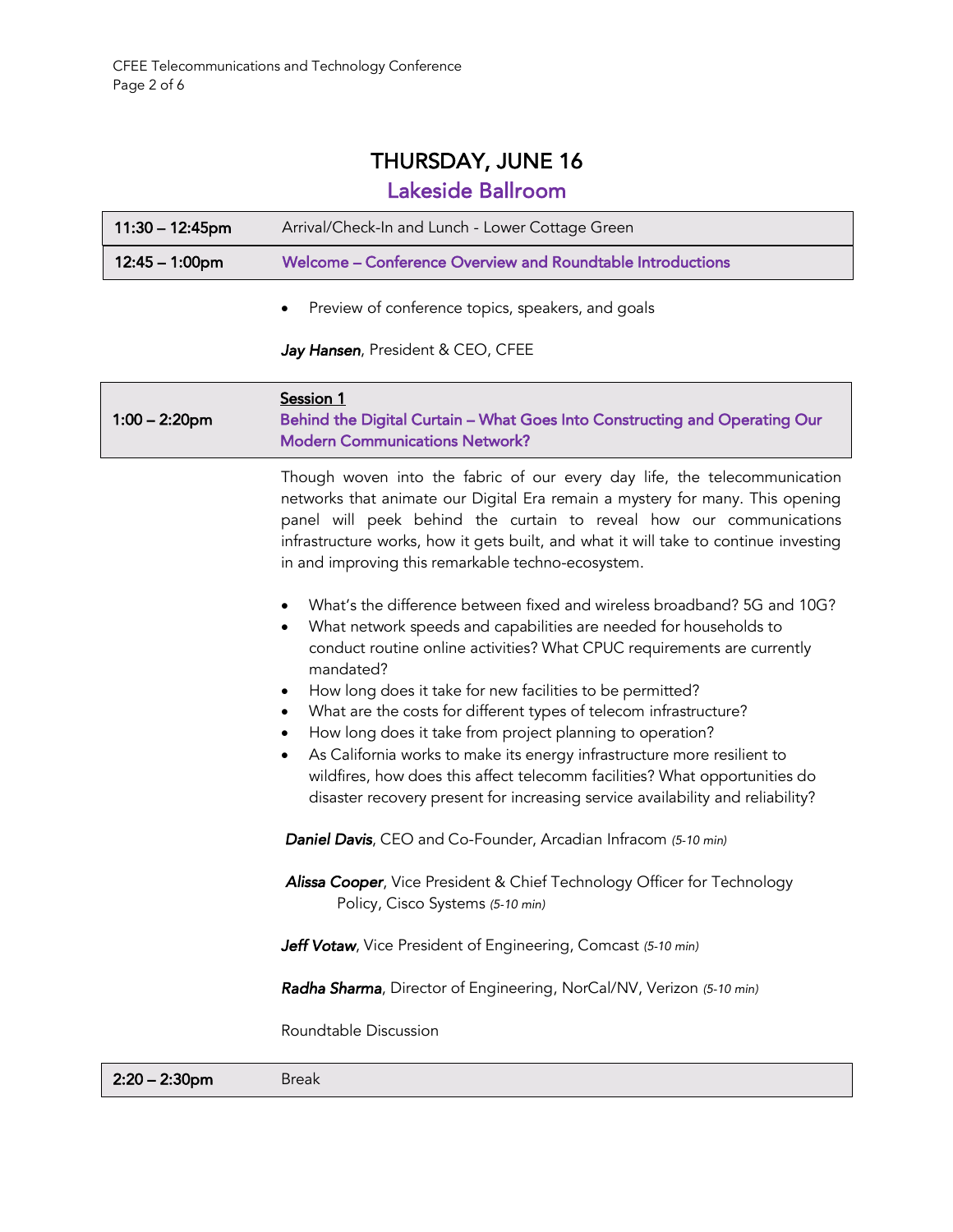15

| $2:30 - 4:05$ pm | Session 2<br>Avoiding the Splurge Into Squander How Can We Ensure Our Billions of<br>Dollars of Public Investments Is Money Well Spent?                                                                                                                                                                                                                                                                                                                                                                                                                                                                                                                                                                                                                                                                                                                                                                                                                                                                                                                                                                                                                                                                                                                                                  |
|------------------|------------------------------------------------------------------------------------------------------------------------------------------------------------------------------------------------------------------------------------------------------------------------------------------------------------------------------------------------------------------------------------------------------------------------------------------------------------------------------------------------------------------------------------------------------------------------------------------------------------------------------------------------------------------------------------------------------------------------------------------------------------------------------------------------------------------------------------------------------------------------------------------------------------------------------------------------------------------------------------------------------------------------------------------------------------------------------------------------------------------------------------------------------------------------------------------------------------------------------------------------------------------------------------------|
|                  | California is in the midst of a generational influx of public investment in<br>telecommunications that, if expended judiciously, could decisively move the state<br>toward our "Broadband for All" ambitions. How do we avoid squandering this<br>golden opportunity and make sure public dollars go to projects that will yield the<br>greatest societal benefit?                                                                                                                                                                                                                                                                                                                                                                                                                                                                                                                                                                                                                                                                                                                                                                                                                                                                                                                       |
|                  | How many California households lack a reliable connection to broadband<br>$\bullet$<br>networks?<br>How many households have access to broadband but, for one reason or<br>$\bullet$<br>another, have decided not to get online?<br>How much money is tabbed for increasing adoption (i.e. enrolling more<br>$\bullet$<br>customers and getting more devices in households) versus improving<br>accessibility (i.e. building closer, faster broadband facilities)?<br>What can be done to address the Digital Device gap for those who cannot<br>$\bullet$<br>afford the technology?<br>What types of investments will offer more cost-effective outcomes for getting<br>$\bullet$<br>more people online? Who is responsible for making decisions on where these<br>funds are spent?<br>Do we have a strategy for linking last-mile and middle-mile projects?<br>٠<br>How are local government leaders in places like Orange County and Chico<br>$\bullet$<br>investing these monies to close the broadband gaps in their communities?<br>To whom, and how, are we teaching consumers to use these new tools?<br>Should California consider creating a "Connectivity Chief" for coordinating<br>$\bullet$<br>this multi-agency, multi-stakeholder, and multi-billion dollar undertaking? |
|                  | Jack Garamendi, Supervisor, Calaveras County (5-10 min)                                                                                                                                                                                                                                                                                                                                                                                                                                                                                                                                                                                                                                                                                                                                                                                                                                                                                                                                                                                                                                                                                                                                                                                                                                  |
|                  | Rochelle Swanson, Government Affairs Manager, Crown Castle (5-10 min)                                                                                                                                                                                                                                                                                                                                                                                                                                                                                                                                                                                                                                                                                                                                                                                                                                                                                                                                                                                                                                                                                                                                                                                                                    |
|                  | Jacob Mejia, Vice President of Public and External Affairs, Pechanga<br>Development Corporation (5-10 min)                                                                                                                                                                                                                                                                                                                                                                                                                                                                                                                                                                                                                                                                                                                                                                                                                                                                                                                                                                                                                                                                                                                                                                               |
|                  | Gayle Miller, Chief Deputy Director, Policy, California Department of Finance<br>$(5-10 \text{ min})$                                                                                                                                                                                                                                                                                                                                                                                                                                                                                                                                                                                                                                                                                                                                                                                                                                                                                                                                                                                                                                                                                                                                                                                    |
|                  | Roundtable Discussion                                                                                                                                                                                                                                                                                                                                                                                                                                                                                                                                                                                                                                                                                                                                                                                                                                                                                                                                                                                                                                                                                                                                                                                                                                                                    |
| $4:05 - 4:15$ pm | <b>Break</b>                                                                                                                                                                                                                                                                                                                                                                                                                                                                                                                                                                                                                                                                                                                                                                                                                                                                                                                                                                                                                                                                                                                                                                                                                                                                             |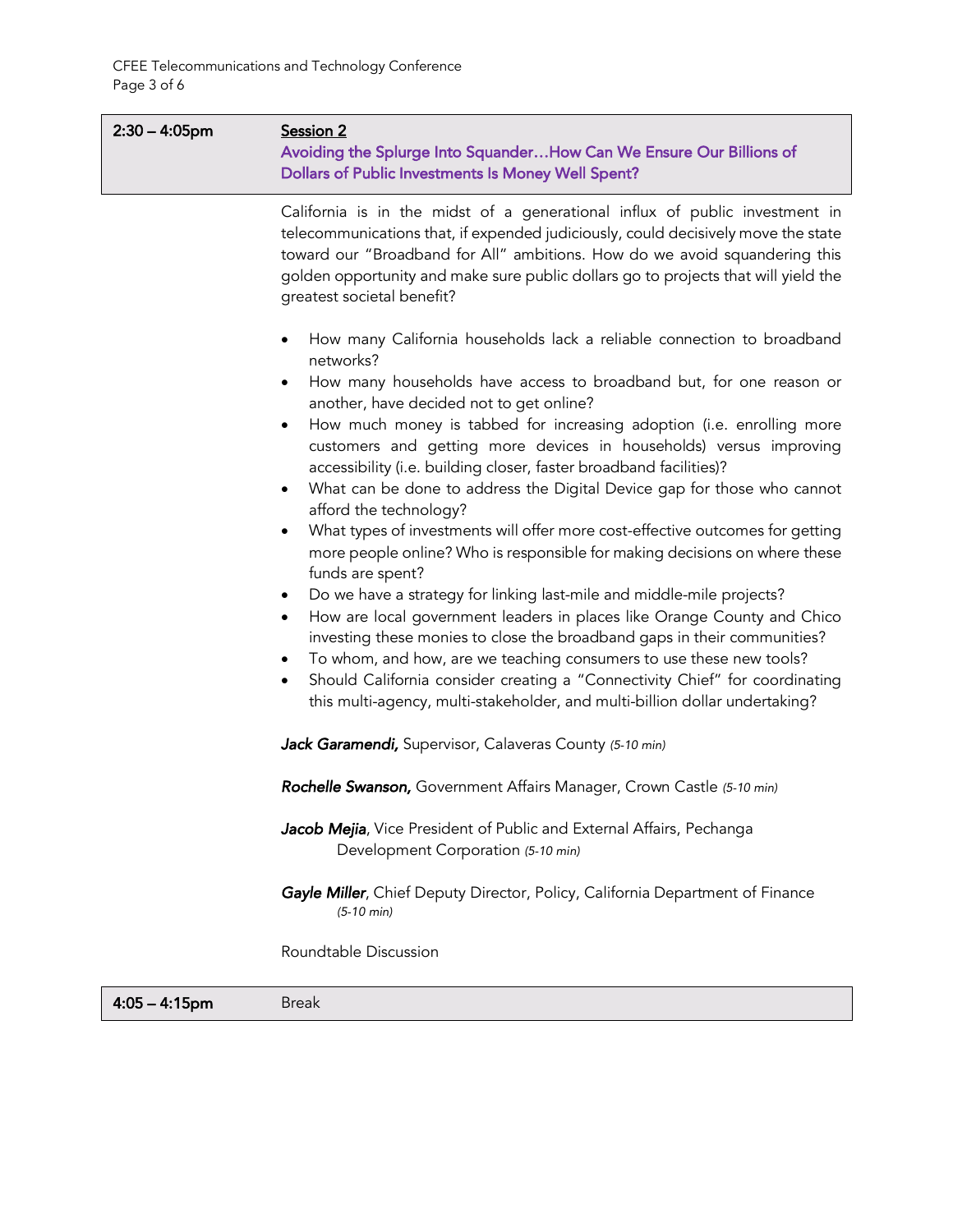| $4:15 - 5:30$ pm   | Session 3<br>Getting Schooled - The Promises and Pitfalls of Distance Learning                                                                                                                                                                                                                            |
|--------------------|-----------------------------------------------------------------------------------------------------------------------------------------------------------------------------------------------------------------------------------------------------------------------------------------------------------|
|                    | After the pandemic enrolled our school systems in a crash course on remote<br>learning, it is time to take stock of this spontaneous experiment. How do we take<br>the lessons learned from this experience to harness the promising qualities of<br>virtual education while mitigating its shortcomings? |
|                    | What have been the positive applications of remote learning? Where has it<br>$\bullet$<br>fallen short of our expectations?<br>How are school districts going about helping students to successfully<br>$\bullet$                                                                                         |
|                    | participate on virtual learning platforms?<br>What might distance learning look like going forward as we learn to co-exist<br>$\bullet$<br>with COVID-19?                                                                                                                                                 |
|                    | How can the state better support localities as they explore distance learning<br>$\bullet$<br>opportunities?                                                                                                                                                                                              |
|                    | What is digital literacy? To what extent are schools helping students and<br>teachers have a productive relationship with technology?<br>What is the state doing to help train teachers to be better equipped for<br>online teaching?                                                                     |
|                    | Mark Warschauer, Professor of Education, UC Irvine (5-10 min)                                                                                                                                                                                                                                             |
|                    | Parvin Ahmadi, Superintendent, Castro Valley Unified School District (5-10 min)                                                                                                                                                                                                                           |
|                    | Laurie Dodge, Executive Vice Chancellor Of Academic Affairs And Provost,<br>University of Massachusetts Global (5-10 min)                                                                                                                                                                                 |
|                    | Roundtable Discussion                                                                                                                                                                                                                                                                                     |
| 6:00 <sub>pm</sub> | Reception and Dinner                                                                                                                                                                                                                                                                                      |
|                    |                                                                                                                                                                                                                                                                                                           |

The Reception will begin at 6:00pm on the Lakeside Ballroom Patio, just outside our conference space. Dinner will follow in Lakeside A.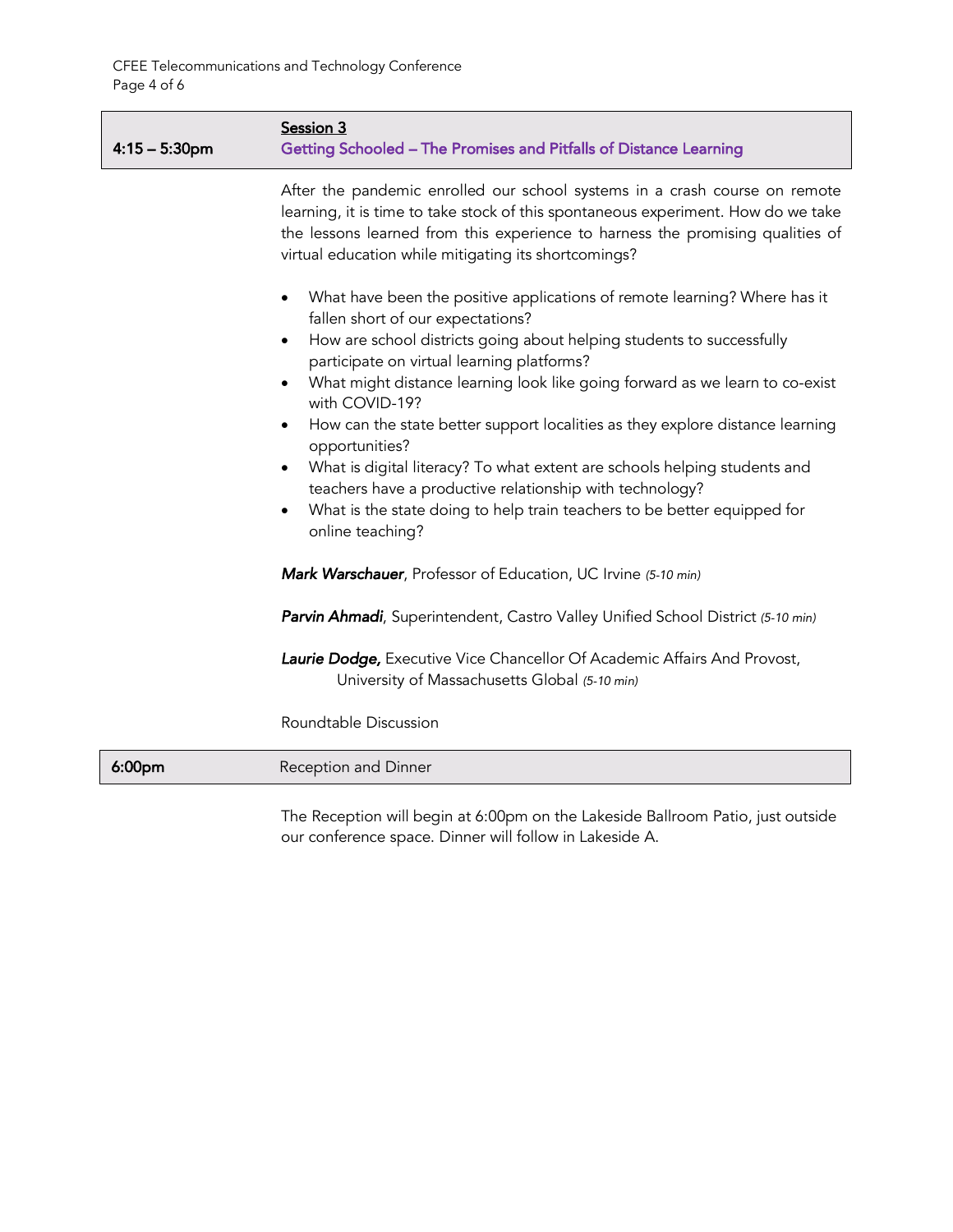## FRIDAY, JUNE 17 Lakeside Ballroom

| $7:30 - 9:00$ am  | Breakfast - Lakeside Ballroom                                                                                                                                                                                                                                                                     |
|-------------------|---------------------------------------------------------------------------------------------------------------------------------------------------------------------------------------------------------------------------------------------------------------------------------------------------|
| $9:00 - 10:20$ am | Session 4<br>Checking Up On Telemedicine - What's the Prognosis?                                                                                                                                                                                                                                  |
|                   | Our healthcare system is primed for a hearty embrace of telemedicine. As better<br>networks are deployed, patient preferences evolve, and healthcare providers<br>embrace new modes of treatment and care, we need to prepare for dramatic shifts<br>in the delivery of healthcare as we know it. |
|                   | What does telemedicine look like in 2022? How is it evolving and what<br>technologies are needed to facilitate digital healthcare today and in the<br>future?                                                                                                                                     |
|                   | What types of healthcare are suitable for telemedicine?<br>$\bullet$<br>What technology training is needed for healthcare professionals and<br>$\bullet$<br>patients?                                                                                                                             |
|                   | What is the potential for improving health equity by leveraging digital<br>infrastructure? What new infrastructure is needed in rural areas to partake in<br>the rise of telehealth?                                                                                                              |
|                   | How are privacy and security considerations being addressed as more<br>$\bullet$<br>healthcare data is being shared and stored in the ever treacherous<br>cyberspace?                                                                                                                             |
|                   | What opportunities are there for remote patient monitoring? Will digital<br>$\bullet$<br>devices for consumers be considered reimbursable healthcare costs?<br>What cost savings can providers and patients alike expect from this<br>$\bullet$<br>paradigm shift?                                |
|                   | Ashish Atreja, M.D., Chief Information and Digital Health Officer, UC Davis<br>Health (5-10 min)                                                                                                                                                                                                  |
|                   | Pooja Mittal, M.D., Medical Director of Health Equity, Health Net (5-10 min)                                                                                                                                                                                                                      |
|                   | Richard Thorp, M.D., Rural Physician and Former President of the California<br>Medical Association (5-10 min)                                                                                                                                                                                     |
|                   | Katie Heidorn, Executive Director, Insure the Uninsured Project (5-10 min)                                                                                                                                                                                                                        |
|                   | Roundtable Discussion                                                                                                                                                                                                                                                                             |

10:20 - 10:30am Break

15